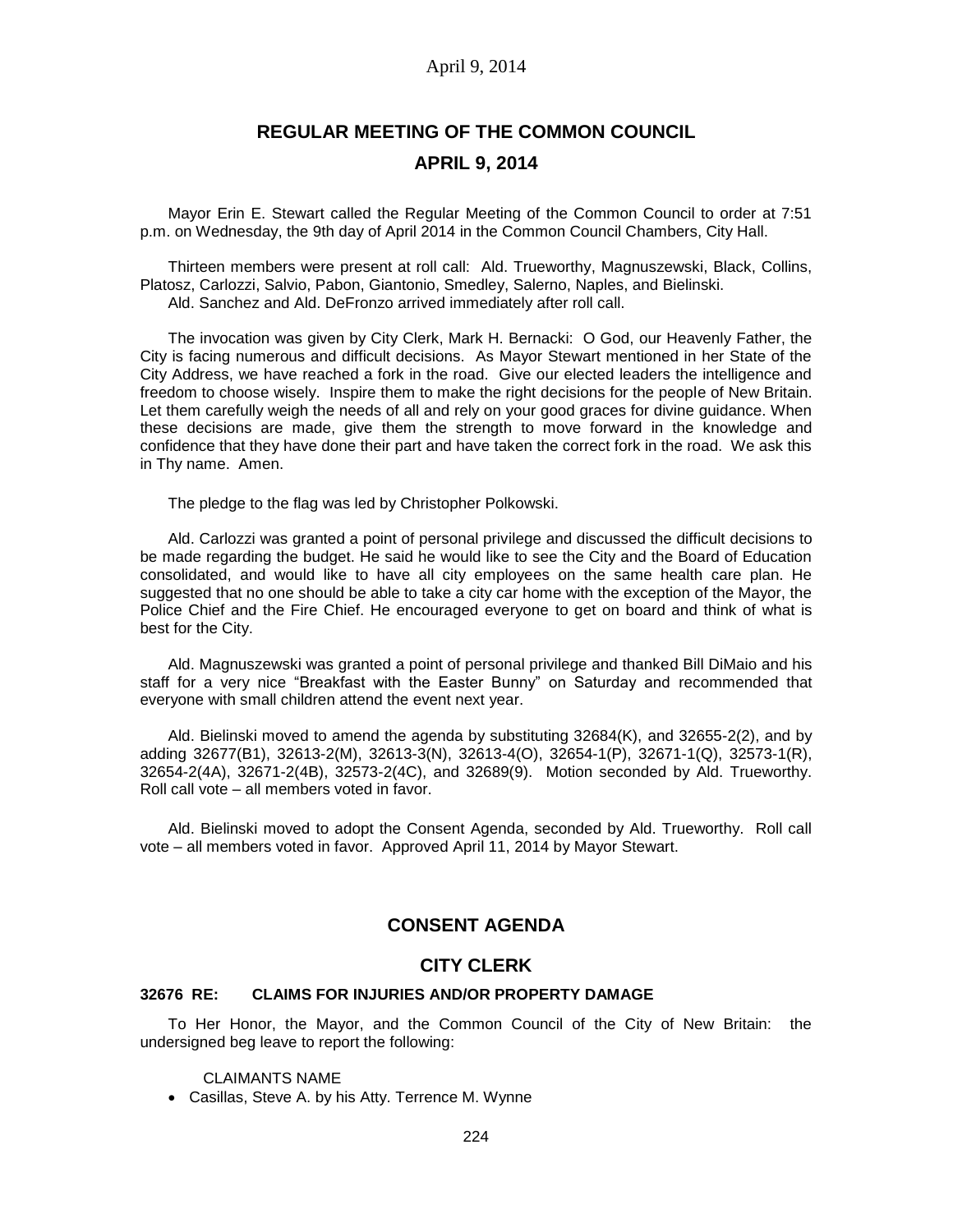- Colino, Oreste by Atty. Angelo Cicciello
- Concepcion Jr., Nelson

Mark H. Bernacki City Clerk

### **FINANCE DEPARTMENT**

#### **32677 RE: ESTIMATION OF FISCAL YEAR 2014 OPERATING RESULTS AS OF 4/1/2014**

To His Honor, the Mayor, and the Common Council of the City of New Britain: the undersigned beg leave to report the following:

Attached is an estimation of the FY14 operating results as of 4/1/2014.

(Attachment is on file in the Town Clerk's Office)

Rebecca Salerni Finance Department

# **PURCHASING DEPARTMENT**

### **32678 RE: COOPERATIVE PURCHASING, COPIER LEASE FOR THE DEPT. OF MUNICIPAL DEVELOPMENT**

To Her Honor, the Mayor, and the Common Council of the City of New Britain: the undersigned beg leave to report the following:

In accordance with City Code of Ordinances, Chapter 2, Article VIII, Division 1, Section 2-538 (a), a purchase order was requested by the Department of Municipal Development for the following under the State of Connecticut's Cooperative Purchasing Plan, Contract Award #012PSX0026:

Supplier Description Description A&A Office Systems Middletown, CT. Lease of a Savin MP6002SP Copier \$398.25/Month and \$0.004 per copy over 540,000 copies annually

The Department of Municipal Development requested a five (5) year lease of a multifunctional copier that can copy, print, scan, collate, e-mail, staple and three (3) hole punch. The pricing includes all maintenance, repairs, service, toner and supplies excluding paper for 540,000 copies per year. The Department of Municipal Development's existing copier lease has expired and the copier is not working properly to make copies. Parts to make the needed repairs to the copier are becoming hard to obtain and some are no longer available. The price submitted by A&A Office Systems for the lease of the new copier is the same as the State of Connecticut's Contract, 012PSX0026 that A&A Office Systems has with them. The copier lease was presented to the Commission on Community and Neighborhood Development at their March 13, 2014 meeting. At this meeting they approved entering into a five (5) year lease for a new copier for the Department of Municipal Development. Funding is available for the Copier Lease in the Department of Municipal Development's account number 3027100139-5610, Community Development Block Grant, General Administration Costs.

RESOLVED: That the Purchasing Agent is hereby authorized to issue a Purchase Order and to enter into a five (5) year lease agreement with A&A Office Systems of Middletown, CT for the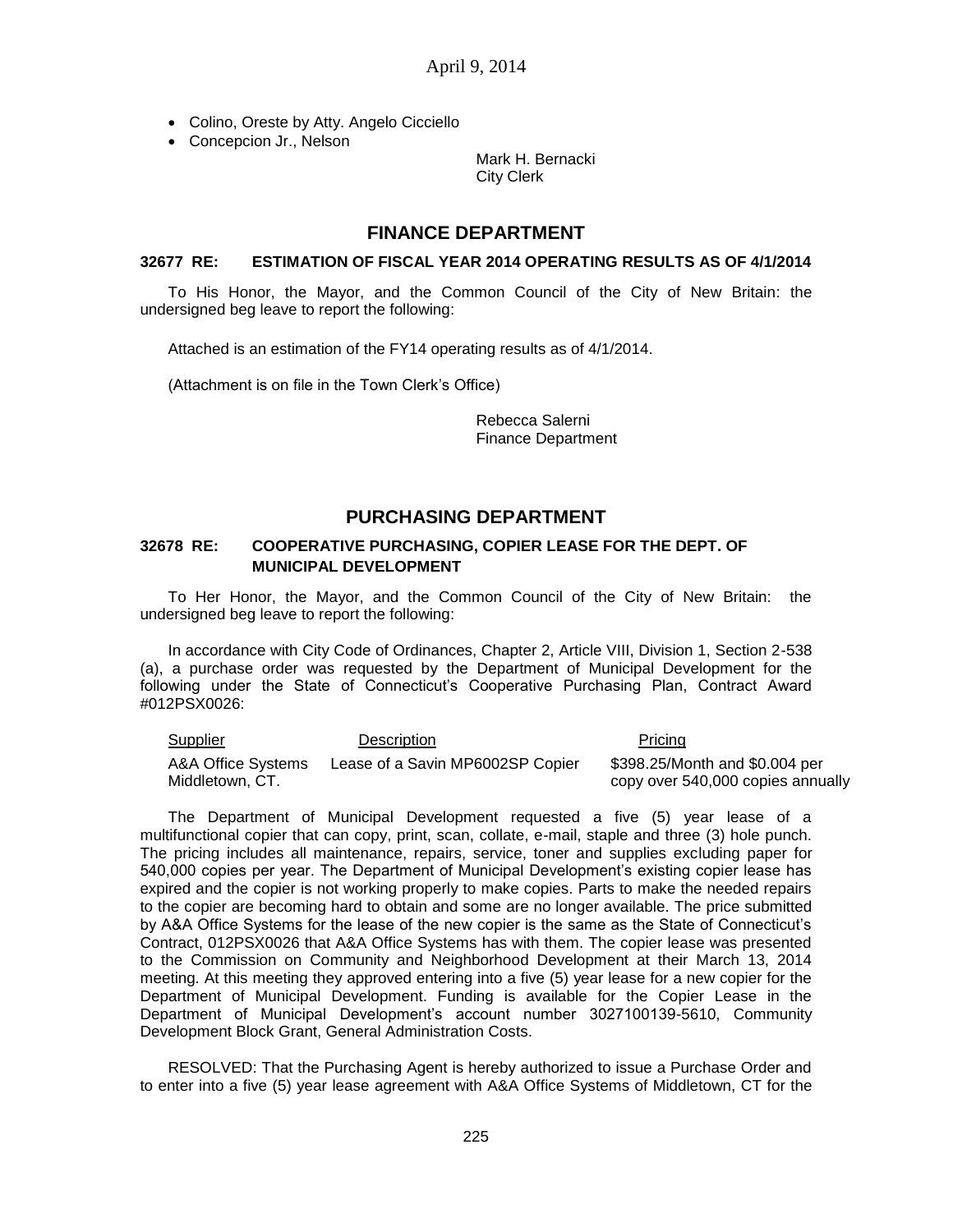lease of a new copier for the Department of Municipal Development at \$398.25 per month utilizing the State of Connecticut's Cooperative Purchasing Plan, Contract Award #012PSX0026.

> Jack Pieper Purchasing Agent

### **32679 RE: PROFESSIONAL SERVICES - SOFTWARE USE AND PRINTING OF A CONSUMER CONFIDENCE REPORT FOR PUBLIC WORKS DEPARTMENT**

To Her Honor, the Mayor, and the Common Council of the City of New Britain: the undersigned beg leave to report the following:

In accordance with City Code of Ordinances, Chapter 2, Article VIII, Division 1, Section 2-531 a purchase order was requested by the Public Works Department, Utilities Division, for the creation and printing of their annual Consumer Confidence Report.

| Supplier         | Services                       | Price      |
|------------------|--------------------------------|------------|
| Gemini Group LLC | Software Use and Printing of a | \$3,800.00 |
| Natick, MA.      | Consumer Confidence Report     |            |

The Public Works Department, Utilities Division, has for the past eleven (11) years created a federally mandated Consumer Confidence Report. The report is required to be sent by July 1 of every year to all customers who purchase water from the Utilities Division. The Utilities Division has always utilized the Gemini Group LLC software system to enter the required data into the system so that the reports can create and then be printed by them. The Gemini Group LLC software meets all of the federal requirements regarding content and specific wording required by the federal and state governments. The software system will also enable the Utilities Division to post the Consumer Confidence Report onto the City's website. Once all of the required information has been entered into the software system, edited and approved by the Utilities Division, Gemini Group LLC will print 17,500 copies of the Consumer Confidence Report that will be sent out. This Purchase was presented to the Water Commission at their April 08, 2014 meeting. At this meeting they approved the Deputy Director of the Public Works Department recommendation to issue a purchase order to the Gemini Group, LLC for the utilization of their Software System and Printing of the annual Consumer Confidence Reports for the Utilities Division. Funding for the use of the software system and printing of the Consumer Confidence Reports is available in the Utilities Division's account 9303500103-5659, Water Treatment Expense, Operating Material and Supplies.

Resolved: that the Purchasing Agent be and hereby authorized to issue a Purchase Order for \$3,800.00 to Gemini Group, LLC of Natick, MA for the utilization of their Software System and Printing of the annual Consumer Confidence Reports for the Public Works Department, Utilities Division.

> Jack Pieper Purchasing Agent

#### **32681 RE: DUCTILE IRON PIPES FOR PUBLIC WORKS DEPARTMENT**

To Her Honor, the Mayor, and the Common Council of the City of New Britain: the undersigned beg leave to report the following:

Public Bid No. 3776 was solicited and received in accordance with the Purchasing Ordinances of the City of New Britain for Ductile Iron Pipes of various sizes for the Public Works Department/Utilities Division. Funding is available for this purchase within the Public Works Department/Utilities Division's Account Number, 9303500204-5659, Water Maintenance Expense, Operating Material and Supplies.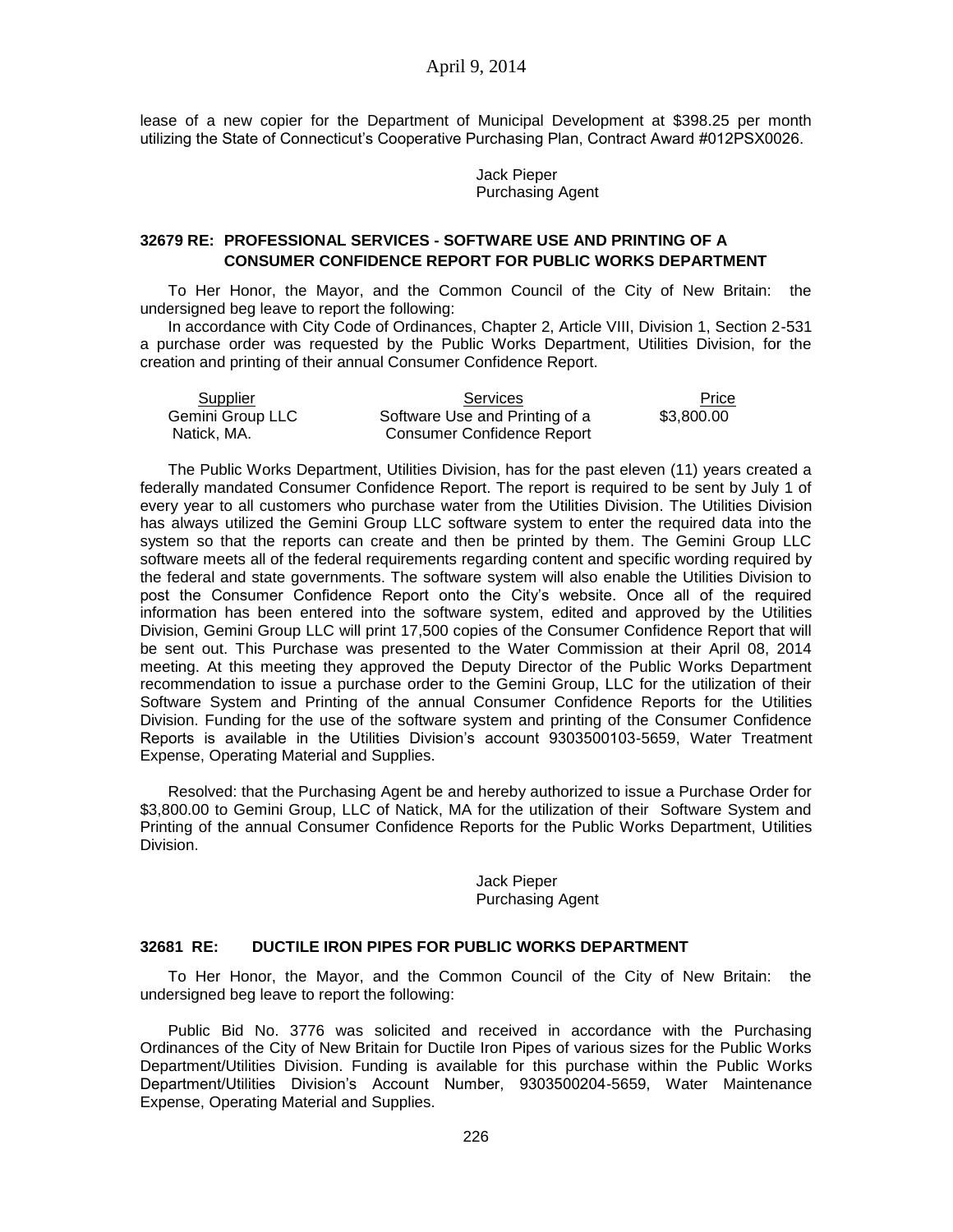Invitations to bid were solicited and the bid was duly advertised in the New Britain Herald newspaper, the City and State of Connecticut's Department of Administration Services websites and mailed to eighteen (18) Pipe Companies. The Purchasing Agent did not receive any letters from the Pipe Companies on the mailing list who indicated that they could not respond to the bid request. The responses received are on file in the Town Clerk's Office.

The bids were reviewed for conformance to specifications by the Public Works Department/Utilities Division's Administration and the Purchasing Agent. HD Supply Waterworks which is a New Britain based company has submitted a bid that met all the bid specifications and was the lowest bidder for all of the Ductile Iron Pipe. HD Supply Waterworks has been supplying Iron Pipe to the Public Works Department, Utilities Division. They were awarded the bid for Iron Pipe last year. Therefore the Deputy Director of the Public Works Department is recommending that the bid be awarded to HD Supply Waterworks of New Britain, CT. The bid results were presented to the Water Commission at their April 08, 2014 meeting. At this meeting they approved the Deputy Director of the Public Works Department recommendation for the purchase of the Ductile Iron Pipes from HD Supply Waterworks of New Britain, CT.

RESOLVED: That the Purchasing Agent is hereby authorized to issue a standing purchase order to HD Supply Waterworks of New Britain, CT for the purchase of Ductile Iron Pipes as per the attached prices, specifications and terms of Public Bid No 3776.

> Jack Pieper Purchasing Agent

#### **32682 RE: WATER METERS FOR THE PUBLIC WORKS DEPT.**

To Her Honor, the Mayor, and the Common Council of the City of New Britain: the undersigned beg leave to report the following:

Public Bid No. 3777 was solicited and received in accordance with the Purchasing Ordinances of the City of New Britain for various size Water Meters for the Public Works Department, Utilities Division. Funding is available for this purchase within the Public Works Department, Utilities Division's account number 9303500204-5659, Water Maintenance Expense, Operating Material and Supplies.

Invitations to bid were solicited and the bid was duly advertised in the New Britain Herald Newspaper, the City and State of Connecticut's Department of Administration Services websites and mailed to thirteen (13) Water Meter Companies. The Purchasing Agent did not receive any letters from the Water Meter Companies on the mailing list who indicated that they could not provide a response to the bid request. Only one (1) bid response was received as per attached again this year.

The bid was reviewed for conformance to specifications by the Public Works Department, Utilities Division's, Administration and the Purchasing Agent. Ti-Sales of Sudbury, MA has been supplying Water Meters to the Public Works Department, Utilities Division. They were awarded the bid for the Water Meters last year. The Water Meters that they have been supplying the Public Works Department, Utilities Division, has met all of the bid specifications. Therefore the Deputy Director of the Public Works Department is recommending that the bid be awarded again to Ti-Sales of Sudbury, MA. who met all of the bid specifications for the Water Meters. The bid results have also been presented to the Water Commission at their April 08, 2014 meeting. At this meeting they approved the Deputy Director of the Public Works Department's recommendation and the purchase of the Water Meters from Ti-Sales of Sudbury, MA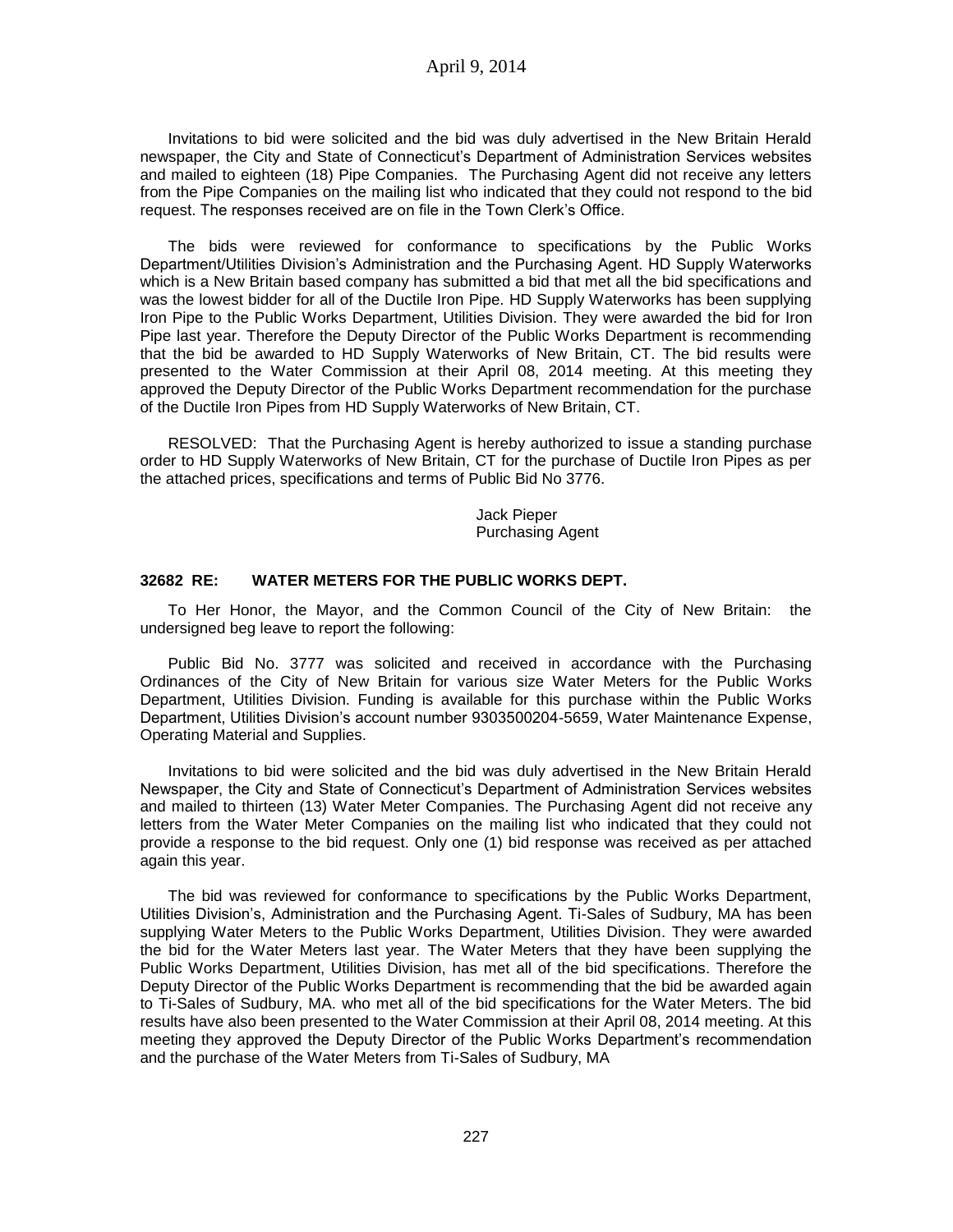RESOLVED: That the Purchasing Agent is authorized to issue a standing purchase order to Ti-Sales of Sudbury, MA for the purchase of various size Water Meters on and as need basis per the attached pricing, terms and specifications of Public Bid No. 3777.

> Jack Pieper Purchasing Agent

#### **32683 RE: JULY 4, 2014 FIREWORKS FOR THE PUBLIC WORKS DEPARTMENT**

To Her Honor, the Mayor, and the Common Council of the City of New Britain: the undersigned beg leave to report the following:

Public Bid No. 3782 was solicited and received in accordance with the Purchasing Ordinances of the City of New Britain for the July 4, 2014 Fireworks for the Public Works Department, Parks & Recreation Division. Funding will be available for the July 4, 2014 Fireworks within the July 4th Fireworks Fund 25417004-5807.

Invitations to bid were solicited and the bid was duly advertised in the New Britain Herald, the City and State of Connecticut's Department of Administration Services websites and mailed to eleven (11) Fireworks Display Companies. The Purchasing Agent did not receive any letters from the Fireworks Display Companies on the mailing list who indicated that they could not respond to the bid request. The responses received are on file in the Town Clerk's Office.

The bids were reviewed for conformance to specifications by the Public Works Department, Parks & Recreation Division's Administration and the Purchasing Agent. The bids were reviewed to determine the shell size, shell type, number of shells and a complete description of the finale included in the bid submittals. Pyrotecnico of New Castle, PA bid proposal had more firework shells than the other bidder. Pyrotecnico was awarded the bid last year for the July 4, 2013 Fireworks Display. Their firework display, last year, was good and enjoyed by the public who watched it. Therefore the Deputy Director of the Public Works Department is recommending that the bid be awarded to Pyrotecnico of New Castle, PA per the specifications of Bid 3782.

RESOLVED: That the Purchasing Agent is hereby authorized to enter into a contract and issue a purchase order to Pyrotecnico of New Castle, PA in the amount of \$25,000.00 for the July 4, 2014 Fireworks Display per the pricing, terms and specifications of Public Bid No. 3782.

> Jack Pieper Purchasing Agent

# **DEPARTMENT OF PUBLIC WORKS**

### **32602-2 RE: ROAD CONDITIONS IN THE AREA OF HIGH STREET AND MYRTLE STREET**

To Her Honor, the Mayor, and the Common Council of the City of New Britain: the undersigned beg leave to report the following:

New catch basins were installed at the requested location and additional catch basins were installed as well.

> Kenneth Marzi Superintendent of Water & Sewer

### **COMMITTEE ON ADMINISTRATION, FINANCE AND LAW**

**32658-1 RE: PROPOSED AMENDMENT TO ORDINANCES PROVIDING THAT ALL REVENUE GENERATED FROM LEASES WITH CELLULAR COMPANIES BE DEPOSITED INTO A SPECIAL REVENUE ACCOUNT**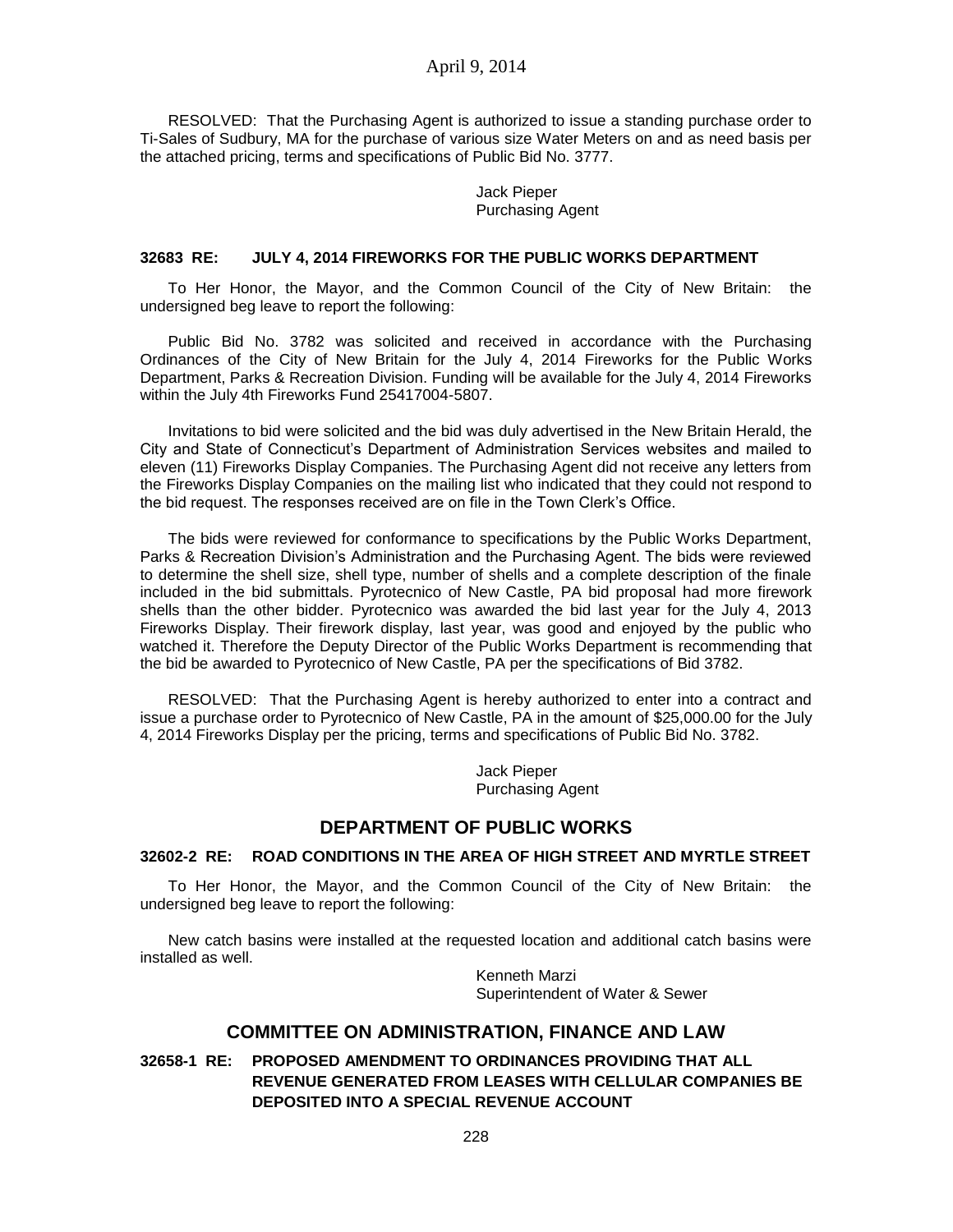To Her Honor, the Mayor, and the Common Council of the City of New Britain: the undersigned beg leave to report the following:

The Committee on Administration, Finance and Law, at a regular meeting and public hearing held on Wednesday evening, April 2, 2014, at 7:00 pm in the Council Chambers, to which was referred the matter of resolution #32658 – Amend Code of Ordinances to provide that all revenue generated from leases with cellular companies be deposited into a special revenue account, voted to amend, accept as amended and refer back to the Common Council with a favorable recommendation.

> Alderman David DeFronzo Chair

#### **32655-1 RE: INCREASING MINIMUM WAGE TO \$10.10 BY FISCAL YEAR 2015-2016**

To Her Honor, the Mayor, and the Common Council of the City of New Britain: the undersigned beg leave to report the following:

The Committee on Administration, Finance and Law, at a regular meeting held on Wednesday evening, April 2, 2014, at 7:00 pm in the Council Chambers, to which was referred the matter of resolution #32655 – Increase minimum wage to employees and independent contractors of the City to \$10.10 by fiscal year 2015-2016, voted to amend, accept as amended and refer back to the Common Council with a favorable recommendation.

> Alderman David DeFronzo **Chair**

### **AUDIT COMMITTEE**

### **32684 RE: RECOMMENDING BLUM SHAPIRO BE APPOINTED THE CITY'S INDEPENDENT AUDITOR FOR FISCAL YEAR ENDING JUNE 30, 2014**

To Her Honor, the Mayor, and the Common Council of the City of New Britain: the undersigned beg leave to report the following:

The Audit Committee, held a meeting on Wednesday, April 9, 2014, voted to accept and to refer back to the Common Council with a favorable recommendation the following:

RESOLVED, that Blum Shapiro, the lowest bidder at \$110,000, be recommended as the City's Independent Auditor for the Fiscal Year ending June 30, 2014.

> Alderman Michael Trueworthy Chairman, Audit Committee

### **COMMITTEE ON LICENSES**

### **32670-1 RE: POPE JOHN PAUL II CATHOLIC SCHOOL BAZAAR/CARNIVAL 6/19/2014 THRU 6/21/2014**

To Her Honor, the Mayor, and the Common Council of the City of New Britain: the undersigned beg leave to report the following:

The Committee on Licenses, held a meeting on Monday, April 7, 2014, at 7:00 pm in the Council Chambers, voted to adopt and to refer back to the Common Council with a favorable recommendation the following: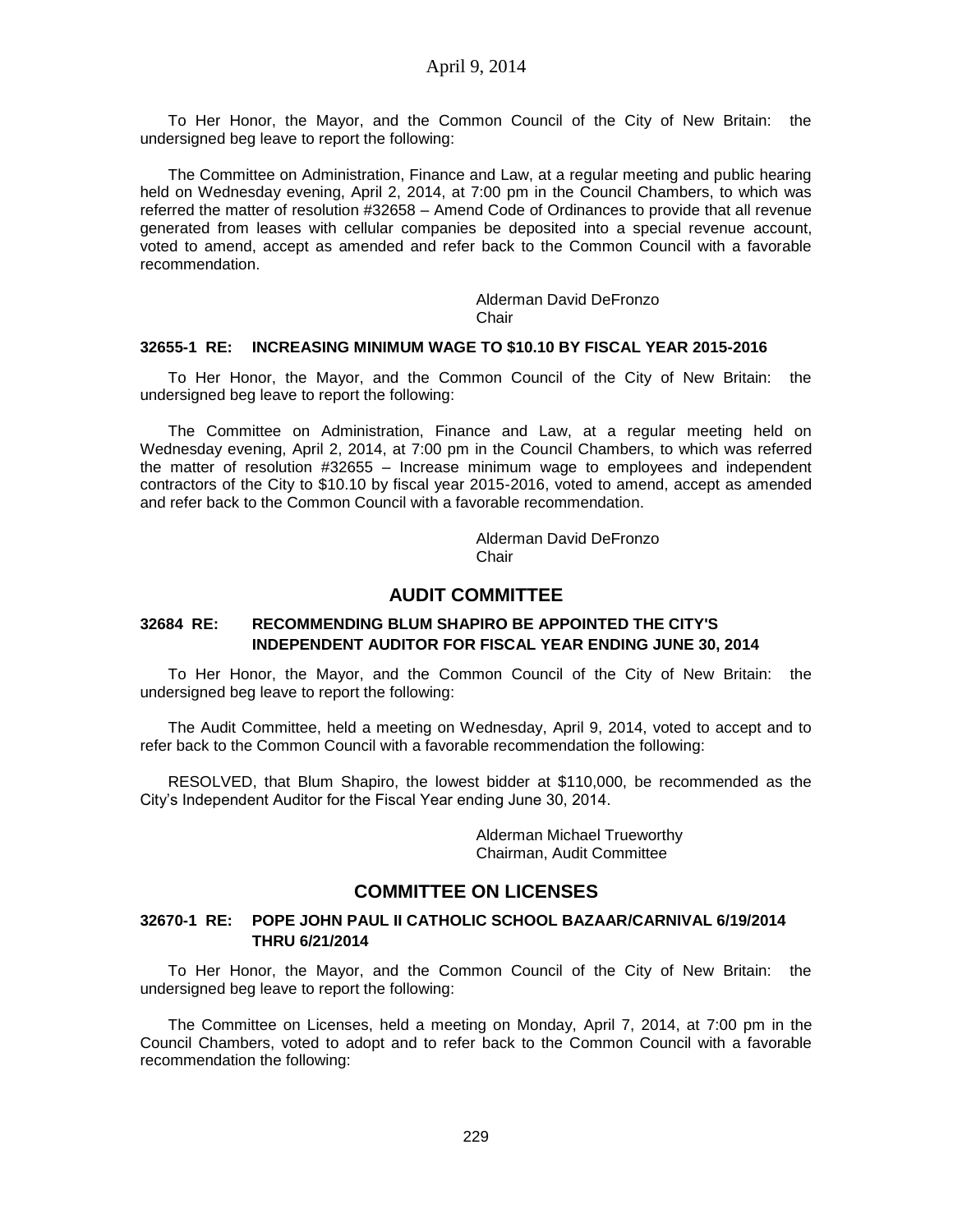RESOLVED; by the Common Council of the City of New Britain, that the Mayor be hereby authorized to issue to the Pope John Paul II Catholic School said licenses as may be issued under Chapter 5, Section 5-15 through 5-22, of the Code of Ordinances for Thursday, June 19, 2014, Friday, June 20, 2014 and Saturday, June 21, 2014, for the purpose of conducting a Bazaar/Carnival on the Pope John Paul II Catholic School grounds, 221 Farmington Avenue, New Britain, Connecticut.

> Alderman Adam Platosz **Chair**

# **COMMITTEE ON PLANNING, ZONING AND HOUSING**

### **32613-2 RE: MOTOR VEHICLE GENERAL REPAIRER'S LICENSE FOR PROPERTY AT 62C ST. CLAIR AVE**

To Her Honor, the Mayor, and the Common Council of the City of New Britain: the undersigned beg leave to report the following:

The Zoning Subcommittee of the Committee on Planning, Zoning and Housing gave due and legal notice of a time and place for a public hearing in reference to Item #32613 – Artur and Joanna Knyps of Art Auto Services, LLC. seek granting of a certificate of location approval to allow a motor vehicle general repairer's license for property at 62C St. Clair Avenue. Said hearing was held on Tuesday evening, April 8, 2014 at 7:00 p.m. in the Council Chambers of City Hall, 27 West Main Street, New Britain, Connecticut.

The City Plan Commission, at a regular meeting held on March 3, 2014, voted 7 to 0 to recommend the certificate of location approval be granted.

The Zoning Subcommittee of the Committee on Planning, Zoning and Housing voted to accept the report from the City Plan Commission and refer back to the Common Council with a favorable recommendation.

> Alderman Carlo Carlozzi, Jr. **Chair**

### **32613-3 RE: CERTIFICATE OF LOCATION - MOTOR VEHICLE GENERAL REPAIRER'S LICENSE AT 62C ST. CLAIR AVENUE**

To Her Honor, the Mayor, and the Common Council of the City of New Britain: the undersigned beg leave to report the following:

| Applicant: | Art Auto Services, LLC. |
|------------|-------------------------|
| Address:   | 62C St. Clair Avenue    |
| Zone:      | District I-2            |

The Zoning Subcommittee of the Committee on Planning, Zoning and Housing held a regular meeting and public hearing on Tuesday, April 8, 2014, at 7:00 pm in the Council Chambers, to which was referred the matter of item #32613, Artur and Joanna Knyps of Art Auto Services, LLC. seek granting of a certificate of location approval to allow a motor vehicle general repairer's license for property at 62C St. Clair Avenue, voted to accept and recommend that the following petition be referred back to the Common Council with a favorable recommendation.

> Alderman Carlo Carlozzi, Jr. Chair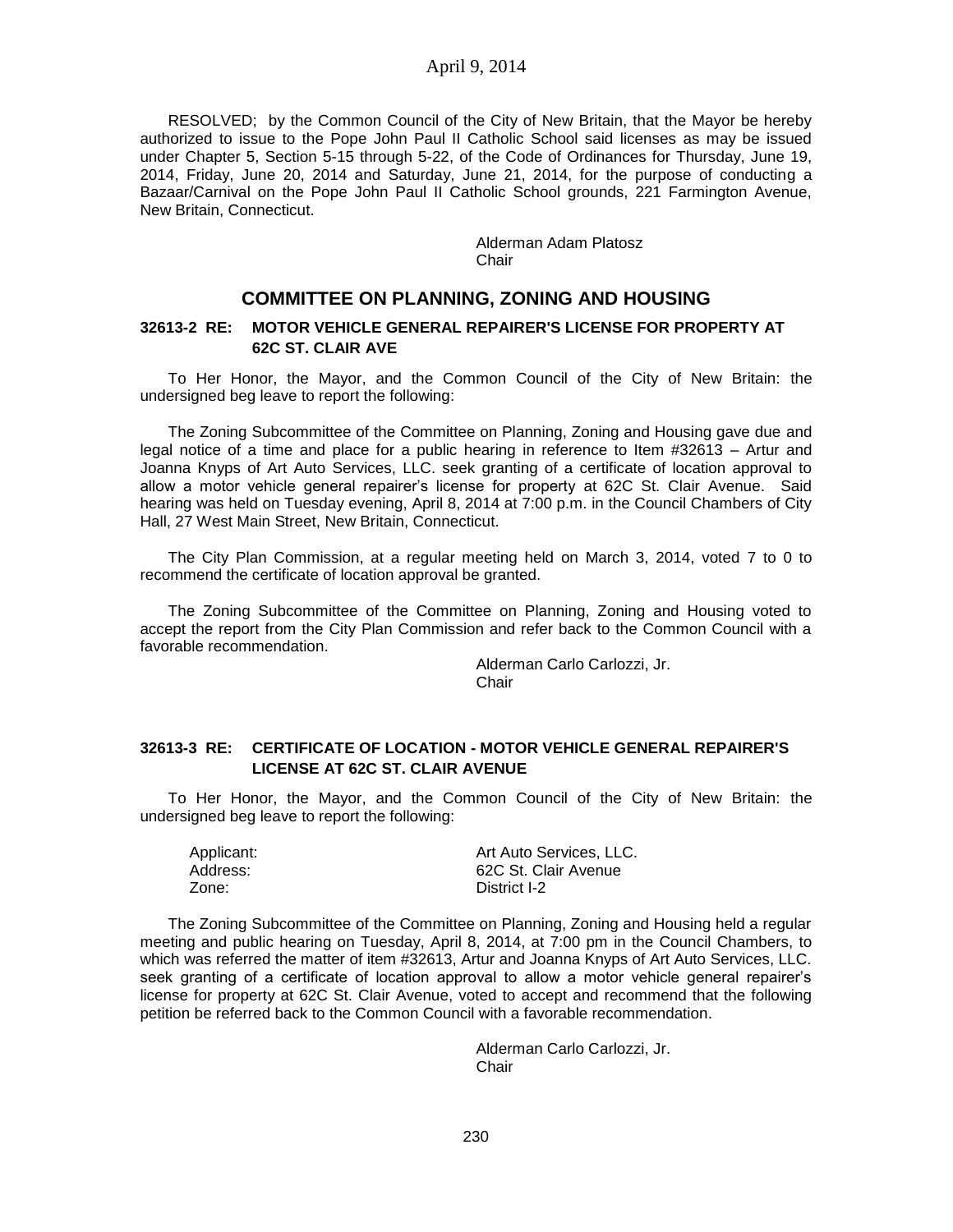### **32654-1 RE: THE PROPOSED ACQUISITION OF A PORTION OF EVERETT STREET FROM THE STATE DEPARTMENT OF TRANSPORTATION**

To Her Honor, the Mayor, and the Common Council of the City of New Britain: the undersigned beg leave to report the following:

The Committee on Planning, Zoning and Housing held a regular meeting and public hearing on Tuesday, April 8, 2014, at 7:00 pm in the Council Chambers, to which was referred the matter of item #32654, Acquisition of Everett Street from the State of Connecticut Department of Transportation, voted to accept and refer back to the Common Council with a favorable recommendation.

> Alderman Carlo Carlozzi, Jr. **Chair**

### **32671-1 RE: PROPOSED AMENDMENT TO ORDINANCES INCREASING LAND USE APPLICATION FEES**

To Her Honor, the Mayor, and the Common Council of the City of New Britain: the undersigned beg leave to report the following:

The Committee on Planning, Zoning and Housing held a regular meeting and public hearing on Tuesday, April 8, 2014, at 7:00 pm in the Council Chambers, to which was referred the matter of item #32671, Amend Code of Ordinances to increase land use application fees and add fees related to aquifer protection regulations, voted to accept and refer back to the Common Council with a favorable recommendation.

> Alderman Carlo Carlozzi, Jr. Chair

### **32573-1 RE: DONATION AGREEMENT OF 481 EAST STREET**

To Her Honor, the Mayor, and the Common Council of the City of New Britain: the undersigned beg leave to report the following:

The Committee on Planning, Zoning and Housing held a regular meeting and public hearing on Tuesday, April 8, 2014, at 7:00 pm in the Council Chambers, to which was referred the matter of item #32573, donation agreement of 481 East Street, voted to accept and refer back to the Common Council with a favorable recommendation.

> Alderman Carlo Carlozzi, Jr. **Chair**

# **REPORTS OF LEGISLATIVE COMMITTEES, BOARDS, COMMISSIONS AND DEPARTMENTS**

#### **PURCHSING DEPARTMENT**

### **32680 RE: FIRE HYDRANTS - PUBLIC WORKS DEPT**

To Her Honor, the Mayor, and the Common Council of the City of New Britain: the undersigned beg leave to report the following:

Public Bid No. 3775 was solicited and received in accordance with the Purchasing Ordinances of the City of New Britain for Fire Hydrants for the Public Works Department, Utilities Division. Funding is available for this purchase within the Public Works Department, Utilities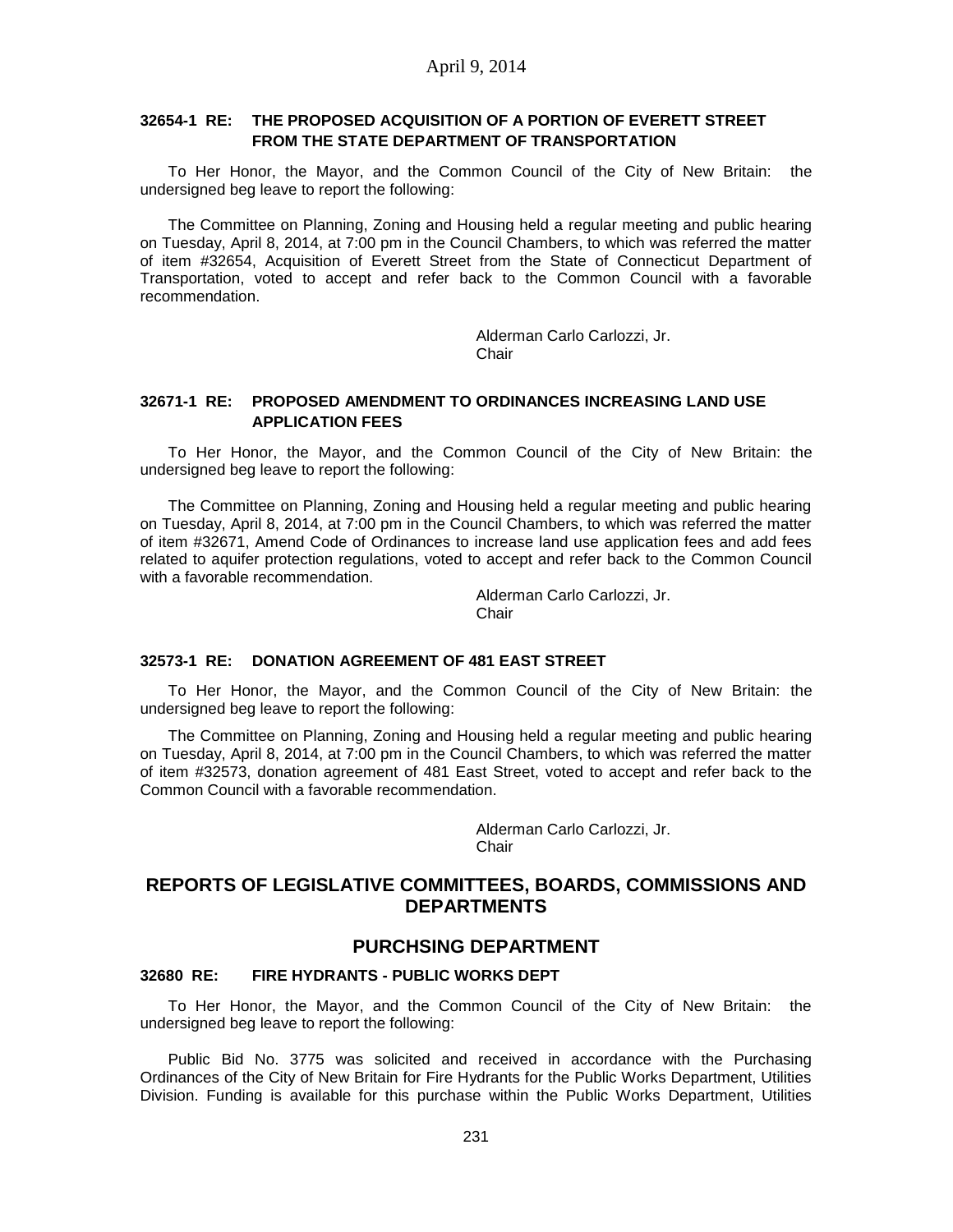Division's account number, 9303500204-5659, Water Maintenance Expense, Operating Material and Supplies.

Invitations to bid were solicited and the bid was duly advertised in the New Britain Herald Newspaper, the City and State of Connecticut's Department of Administration Services websites and mailed to twenty-one (21) Fire Hydrant Companies. The Purchasing Agent did not receive any letters from the Fire Hydrant Companies on the mailing list who indicated they could not provide a response to the bid request. The responses received are on file in the Town Clerk's Office.

The bid was reviewed for conformance to specifications by the Public Works Department, Utilities Division's Administration and the Purchasing Agent. HD Supply Waterworks which is a New Britain based company has submitted a bid that met all bid specifications and was within 10% of the lowest bid submitted by a company located within the state. Per City Ordinance Section 2-578 item 10, HD Supply Waterworks agreed to lower their bid to match the price submitted by the lowest bidder. HD Supply Waterworks has been supplying Fire Hydrants to the Public Works Department, Utilities Division. They were awarded the bid for Fire Hydrants last year. Therefore the Deputy Public Works Director is recommending that the bid be awarded again to HD Supply Waterworks of New Britain, CT who met all of the bid specifications for the Fire Hydrants. The bid results were presented to the Water Commission at their April 08, 2014 meeting. At this meeting they approved the Deputy Public Works Director's recommendations for the purchase of the Fire Hydrants from HD Supply Waterworks of New Britain, CT.

RESOLVED: That the Purchasing Agent is hereby authorized to issue a standing purchase order to HD Supply Waterworks of New Britain, CT at the unit price of \$1,945.35 per Fire Hydrant per the terms and specifications of Public Bid No. 3775.

> Jack Pieper Purchasing Agent

Ald. Smedley moved to accept and adopt, seconded by Ald. Pabon. So voted. Approved April 11, 2014 by Mayor Erin E. Stewart.

# **COMMITTEE ON PLANNING, ZONING AND HOUSING**

### **32613-4 RE: APPROVAL OF A CERTIFICATE OF LOCATION FOR A MOTOR VEHICLE GENERAL REPAIRER'S LICENSE AT 62C ST. CLAIRE AVENUE**

To Her Honor, the Mayor, and the Common Council of the City of New Britain: the undersigned beg leave to report the following:

| Applicant: | Art Auto Services, LLC. |
|------------|-------------------------|
| Address:   | 62C St. Clair Avenue    |
| Zone:      | District I-2            |

The Zoning Subcommittee of the Committee on Planning, Zoning and Housing held a regular meeting and public hearing on April 8, 2014, to which was referred the matter of item #32613, Artur and Joanna Knyps of Art Auto Services, LLC. seek granting of a certificate of location approval to allow a motor vehicle general repairer's license for property at 62C St. Clair Avenue.

The Zoning Subcommittee of the Committee on Planning, Zoning and Housing refered the attached item back to the Common Council of the City of New Britain with a favorable recommendation.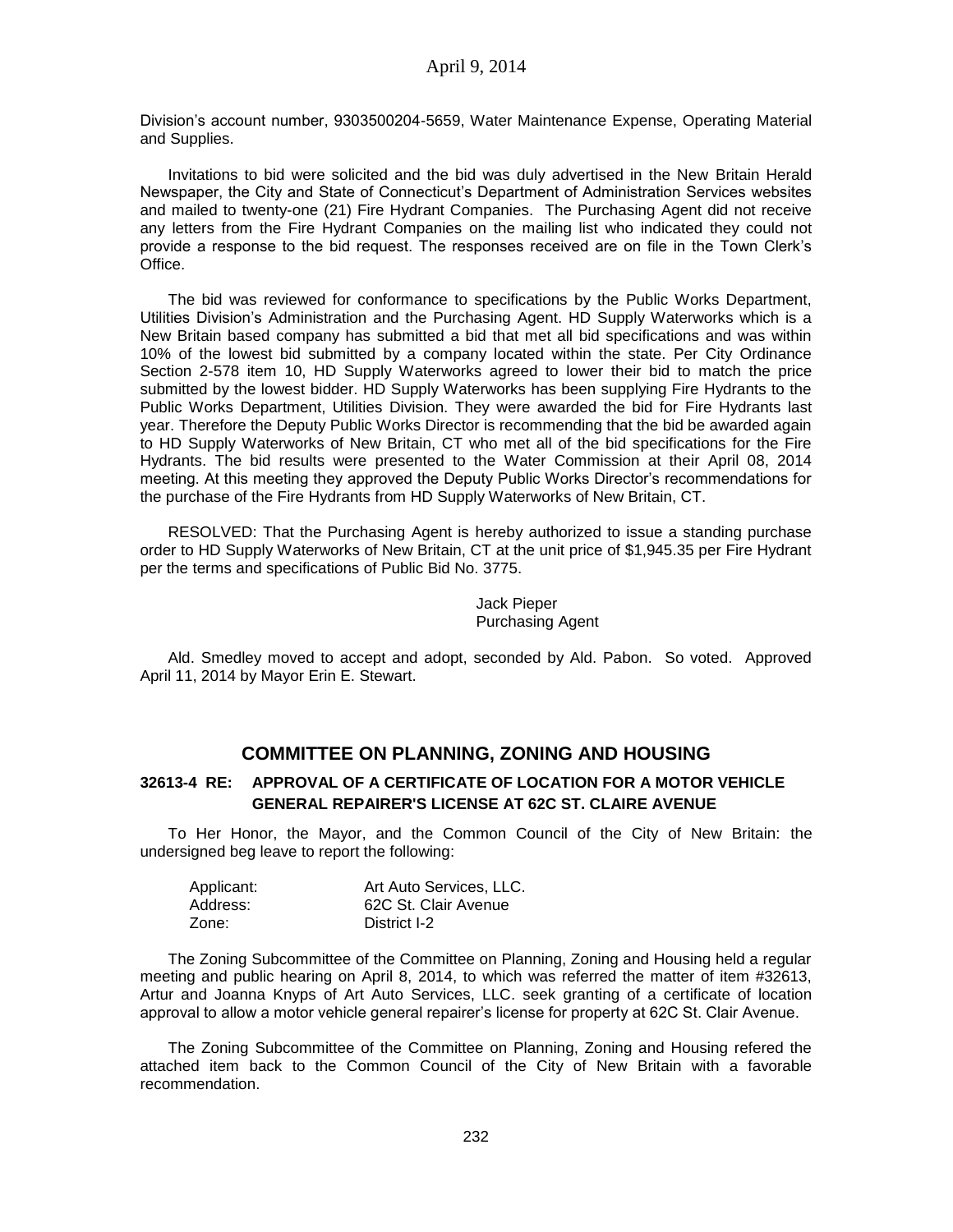Resolved; that the Common Council of the City of New Britain be and hereby authorized to issue the granting of certificate of location for a motor vehicle general repairer's license, limited exclusively to auto repairs, to Art Auto Servies, LLC. for the property at 62C St. Clair Avenue.

> Alderman Carlo Carlozzi, Jr. Chair

Ald. Giantonio and Ald. Sanchez recused themselves – they did not attend the meeting, nor did they listen to the tape. Ald. Trueworthy moved to accept and adopt, seconded by Ald. Bielinski. So voted. Approved April 11, 2014 by Mayor Erin E. Stewart.

Ald. Giantonio and Ald. Sanchez returned to the Chambers.

# **RESOLUTIONS RETURNED FROM COMMITTEE**

### **32658-2 RE: AMENDMENT TO THE ORDINANCES ADDING DIV. 4, SEC. 2-523 REVENUE FOR CELLULAR TOWER LEASES**

To Her Honor, the Mayor, and the Common Council of the City of New Britain: the undersigned beg leave to report the following:

Resolution Summary: INTENT AND PURPOSE: To provide that all revenue generated from leases with cellular companies be deposited in a Special Revenue Account.

BE IT ORDAINED BY THE COMMON COUNCIL OF THE CITY OF NEW BRITAIN that Article VII, Division 4 of Chapter 2 of the Code of Ordinances, City of New Britain, be amended as follows (inserted text appears in *underline*; deleted text appears in strikethrough; new sections begin with the word [new])

[NEW] DIVISION 4. REVENUE

Sec. 2-523 Revenue for cellular tower leases.

Notwithstanding any other provision of the Code of Ordinances to the contrary, all revenue, excluding reimbursed expenses, generated from leases or rental to cellular, common carriers or Federal Communications Commission licensees on property owned by the City of New Britain shall be deposited in a Special Revenue Account as designated by the Director of Finance. No expenditure of any funds in this account shall be authorized except by majority vote of the Common Council.

> Alderwoman Suzanne Bielinski Alderman Adam Platosz

Ald. Bielinski moved to accept and adopt, seconded by Ald. Platosz. So voted. Approved April 11, 2014 by Mayor Erin E. Stewart.

### **32655-2 RE: INCREASING MINIMUM WAGE TO \$10.10 BY THE END OF FISCAL YEAR 2015-2016**

To Her Honor, the Mayor, and the Common Council of the City of New Britain: the undersigned beg leave to recommend the adoption of the following:

WHEREAS, Leaders across the Country and State of Connecticut, including the President of the United States and Governor Malloy have called for an increase to the minimum wage; AND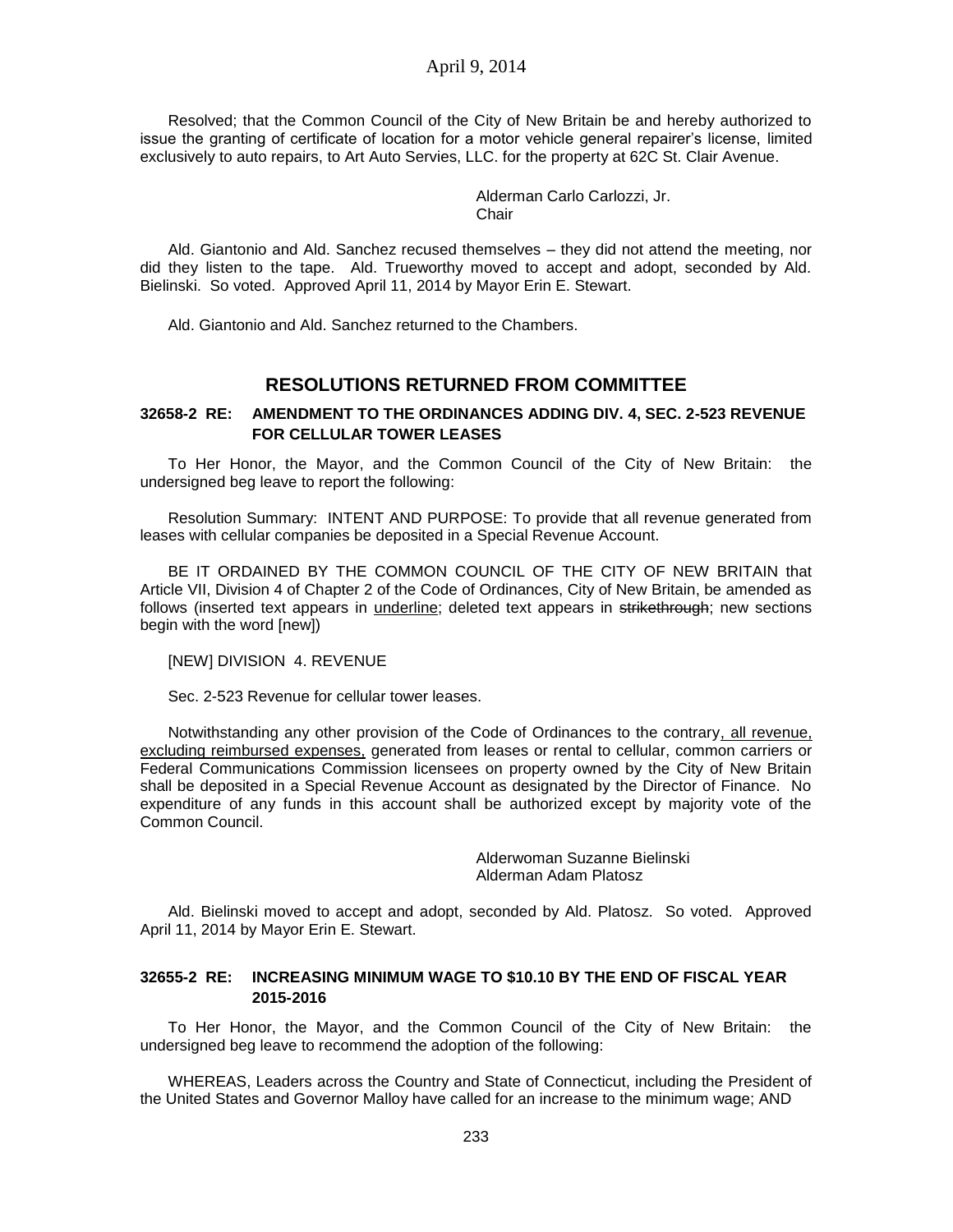WHEREAS, The City of New Britain has a commitment to its residents to offer the opportunity to afford a livable wage; AND

WHEREAS, Other municipalities in the State of Connecticut have passed such measures; THEREFORE BE IT

RESOLVED; By the end of the Fiscal Year 2015-2016, The City of New Britain shall pay all employees, independent contractors regardless of full time or part-time status, no less than \$10.10 per hour<del>; AND BE IT FURTHER.</del>

RESOLVED; By the end of the Fiscal Year 2015-2016, The City of New Britain shall not enter into contracts with contractors whose employees, independent contractors, regardless of full time or part-time status, receive payments of less than \$10.10 per hour.

#### Michael Trueworthy, Alderman

Ald. Trueworthy moved to accept and adopt, seconded by Ald. Bielinski. Roll call vote – 10 in favor, 5 opposed. IN FAVOR: Ald. Trueworthy, Magnuszewski, Black, Collins, Platosz, Sanchez, Carlozzi, DeFronzo, Naples and Bielinski. OPPOSED: Ald. Salvio, Pabon, Giantonio, Smedley and Salerno. RESOLUTION ADOPTED. Returned April 17, 2014 without the approval or disapproval of Mayor Stewart.

#### **32684-1 RE: AGREEMENT WITH BLUM SHAPIRO FOR THE FY 2014 INDEPENDENT FINANCIAL AUDIT ENGAGEMENT**

To Her Honor, the Mayor, and the Common Council of the City of New Britain: the undersigned beg leave to recommend the adoption of the following:

The Audit Committee of the Common Council held a special meeting on April 9, 2014, to discuss the appointment of an independent auditor for the fiscal year ending June 30, 2014. It is the recommendation of the committee that the City will be best served with the appointment of Blum Shapiro. At a first year fee of \$110,000, the firm is the lowest bidder.

Whereas: The Common Council is the appointing authority for the independent auditor; and,

Whereas: The City must notify the State of Connecticut, Office of Policy and Management, of the appointment by June 1 annually; and,

Whereas: It is the recommendation of the Audit Committee of the Common Council that the City will be best served with the appointment of Blum Shapiro for the examination of City financial records for the fiscal year ending June 30, 2014, therefore, be it

Resolved, that the firm of Blum Shapiro, is appointed City of New Britain independent financial auditor, fiscal year ending June 30, 2014 and be it further

Resolved, that Mayor Erin E. Stewart is authorized to execute an agreement with Blum Shapiro on behalf of the City for the FY 2014 independent financial audit engagement.

> Alderman Michael Trueworthy Chairman, Audit Committee

Ald. Trueworthy moved to accept and adopt, seconded by Ald. Bielinski. Resolution adopted with Ald. DeFronzo opposed. Approved April 11, 2014 by Mayor Erin E. Stewart.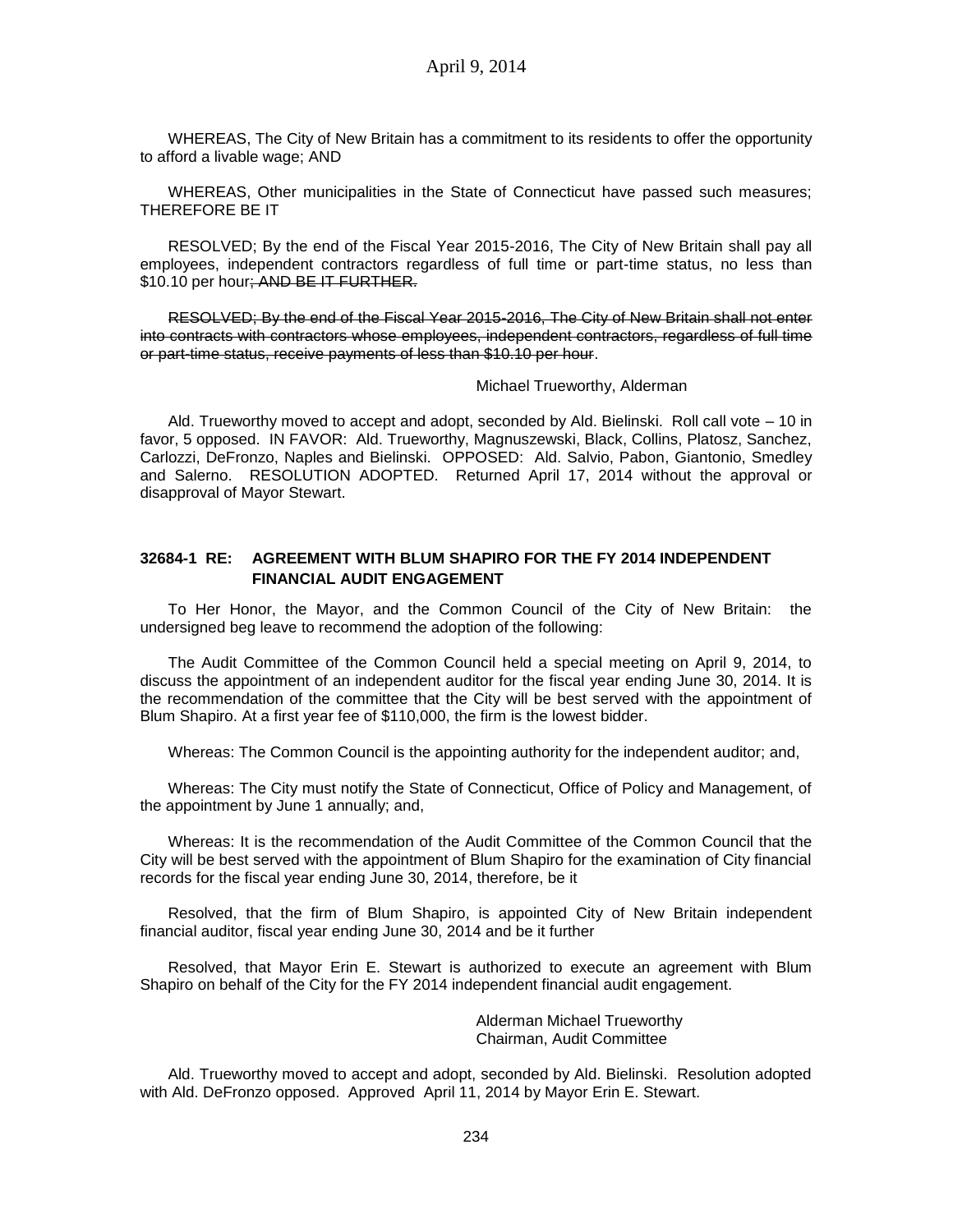### **32670-2 RE: POPE JOHN PAUL II CATHOLIC SCHOOL BAZAAR/CARNIVAL 06/19/14- 06/21/14**

To Her Honor, the Mayor, and the Common Council of the City of New Britain: the undersigned beg leave to recommend the adoption of the following:

RESOLVED; by the Common Council of the City of New Britain that the Mayor be and is hereby authorized to issue to the Pope John Paul II Catholic School, said licenses as may be issued under Chapter 5, Section 5-15 through 5-22, of the Code of Ordinances for the period of June 19-21, 2014, for the purpose of conducting a bazaar/carnival on the Pope John Paul II Catholic School grounds, 221 Farmington Avenue, New Britain, Connecticut.

> Alderman David DeFronzo Alderman Don Naples Alderman Robert Smedley

Ald. DeFronzo moved to accept and adopt, seconded by Ald. Trueworthy. So voted. Approved April 11, 2014 by Mayor Erin E. Stewart.

### **32654-2 RE: THE ACQUISITION OF A PORTION OF EVERETT STREET FROM THE CONNECTICUT STATE DEPARTMENT OF TRANSPORTATION**

To Her Honor, the Mayor, and the Common Council of the City of New Britain: the undersigned begs leave to recommend the adoption of the following:

WHEREAS, The State of Connecticut Department of Transportation has prepared a Quit-Claim Deed to convey a portion of Everett Street which was created as a result of the construction of Route 72 to the City of New Britain for highway purposes; and

WHEREAS, this conveyance should have occurred years ago once the Route 72 project was completed; and

WHEREAS, the State of Connecticut Department of Transportation is prepared to convey said portion of Everett Street at this time; and

WHEREAS, the property consists of approximately 3,953 square feet of vacant land; and

WHEREAS, the executed Quit-Claim Deed to the City of New Britain prepared by the State of Connecticut Department of Transportation is attached as Exhibit A (attachment on file in Town Clerk's Office); now therefore, be it

RESOLVED, That Erin E. Stewart, Mayor, be and is hereby authorized to execute all documents related to the acquisition of Everett Street from the State of Connecticut Department of Transportation.

> Alderman Wilfredo Pabon Alderman Jamie Giantonio

Ald. Giantonio moved to accept and adopt, seconded by Ald. Pabon. So voted. Approved April 11, 2014 by Mayor Erin E. Stewart.

### **32671-2 RE: AMENDMENT TO SEC. 19-130 OF THE ORDINANCES - LAND USE APPLICATION FEES**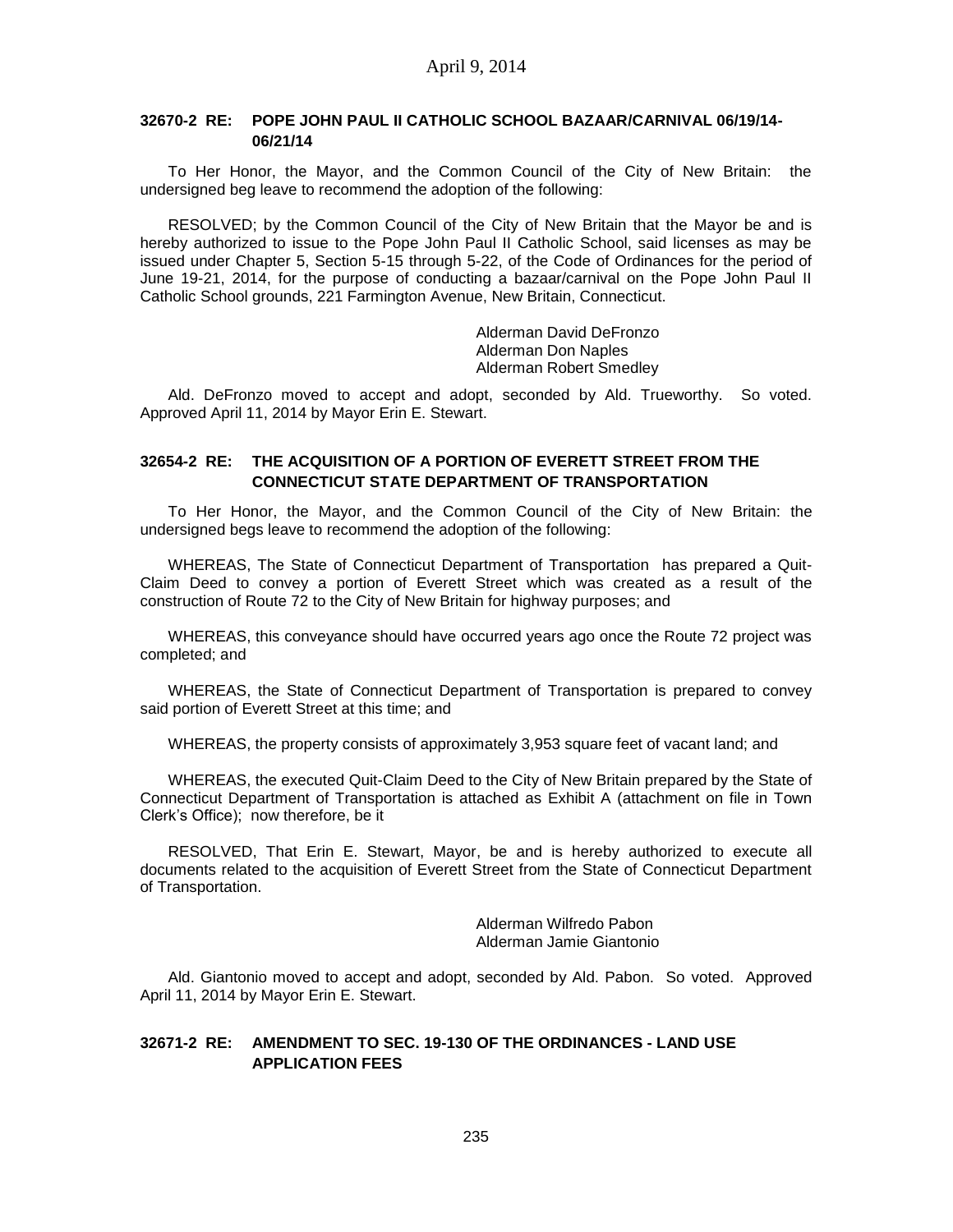To Her Honor, the Mayor, and the Common Council of the City of New Britain: the undersigned beg leave to recommend the adoption of the following:

Resolution Summary and Purpose: To increase the land use application and related fees to be consistent with other municipalities and to add fees related to Aquifer Protection regulations.

BE IT ORDAINED BY THE COMMON COUNCIL OF THE CITY OF NEW BRITAIN, that Section 19-130 of the Code of Ordinances be amended to read as follows (inserted text appears in underline; deleted text appears in strikethrough; new sections begin with the word [new]):

### ARTICLE IX. SCHEDULE OF FEES

Sec. 19-130 Land Use Application Fees

In accordance with the authority provided under Section 8-1c of the Connecticut General Statutes, the following land uses fees shall apply:

| <b>Zoning Petitions</b>                                             |                |
|---------------------------------------------------------------------|----------------|
| Amendments to the Zoning Ordinance                                  | \$380 \$400.00 |
| Changes to the Zoning Map                                           | \$380 \$400.00 |
| Zoning Board of Appeals Applications                                |                |
| Appeal of the Decision of Building Official                         | \$230 \$260.00 |
| Variances                                                           | \$230 \$260.00 |
| <b>Special Exceptions</b>                                           | \$230 \$260.00 |
| Alcohol Permit (whether by variance or special exception)           | \$380 \$400.00 |
| Motor Vehicle Sales and/or Repairs (whether by variance             |                |
| or special exception, and including variances to site requirements) | \$380 \$400.00 |
| Request for postponement*                                           | \$230 \$260.00 |

(\*No fee assessed if postponement is due to attendance of fewer than 7 members of the ZBA. No fee assessed if postponement is requested more than 15 days prior to a scheduled hearing date.)

| <b>City Plan Commission</b>                                |                                                    |      |                |
|------------------------------------------------------------|----------------------------------------------------|------|----------------|
| Subdivision fees                                           | \$155 \$225.00 base fee, plus \$25 \$50.00 per lot |      |                |
| <b>Conservation Commission</b>                             |                                                    |      |                |
| Inland Wetlands Permit, basic (no hearing required)        |                                                    |      | \$130 \$250.00 |
| Inland Wetlands Permit, Significant impact determined      |                                                    |      |                |
|                                                            | (public hearing required)                          | plus | \$100 \$250.00 |
| Amendment to Inland Wetlands Map                           |                                                    |      | \$190 \$400.00 |
|                                                            |                                                    |      |                |
| <b>Aquifer Protection Agency (Conservation Commission)</b> |                                                    |      |                |
| Initial Registration:                                      |                                                    |      |                |
| Commercial                                                 |                                                    |      | No Charge      |
| Industrial                                                 |                                                    |      | No Charge      |
| Other                                                      |                                                    |      | No Charge      |
| <b>Registration Renewal:</b>                               |                                                    |      |                |
| Commercial                                                 |                                                    |      | \$200.00       |
| Industrial                                                 |                                                    |      | \$200.00       |
| Other                                                      |                                                    |      | \$200.00       |
| Permit Applications:                                       |                                                    |      |                |
| Commercial                                                 |                                                    |      | \$300.00       |
| Industrial                                                 |                                                    |      | \$300.00       |
| Other                                                      |                                                    |      | \$300.00       |
|                                                            |                                                    |      |                |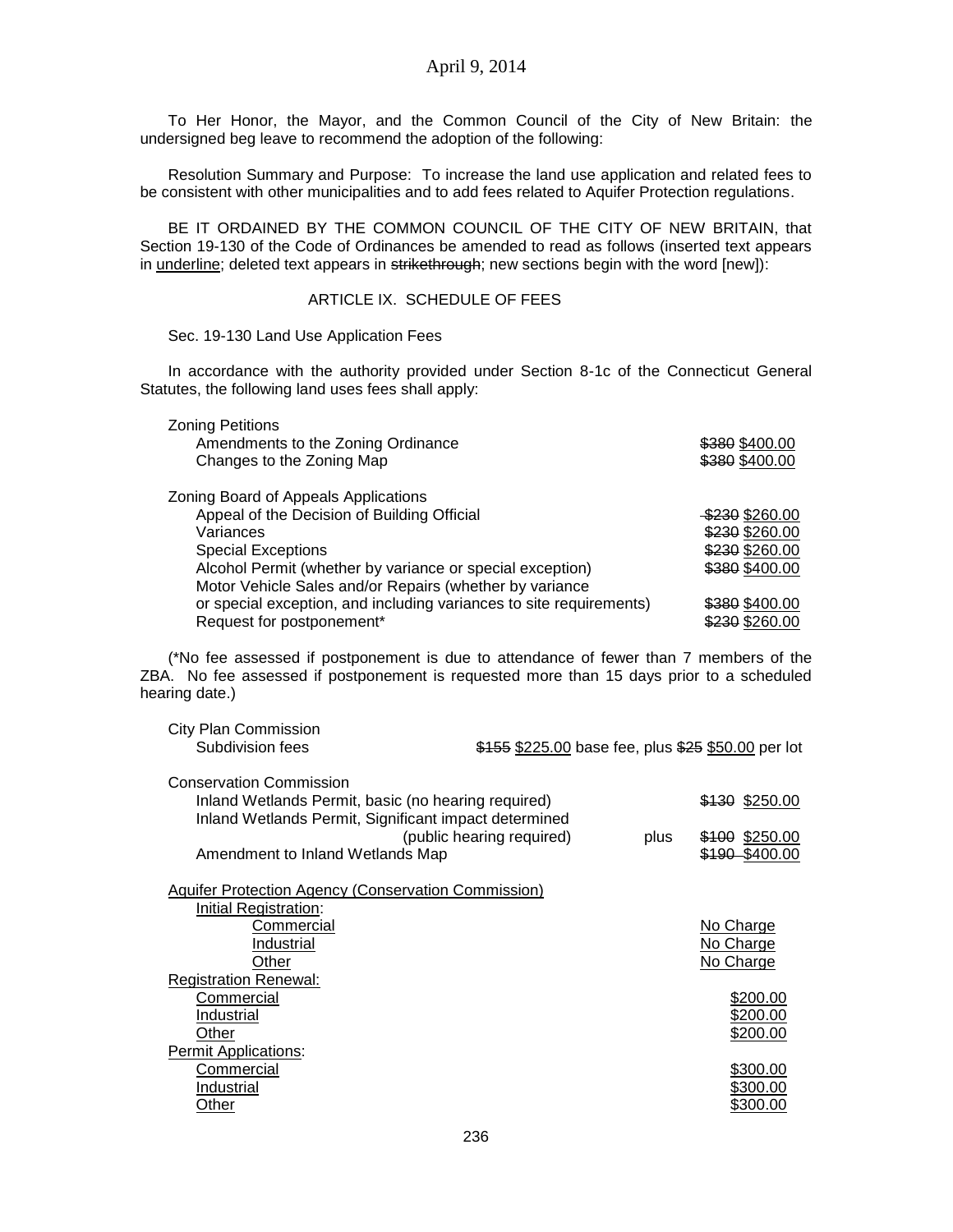| Permit or Registration Modification:                   | \$200.00           |
|--------------------------------------------------------|--------------------|
| <b>Public Hearing Required</b>                         | plus \$200.00      |
| Stormwater Management Plan Review                      | \$300.00           |
| Materials Management Plan Review                       | \$300.00           |
| Additional Expenses (including but not limited to      |                    |
| outside consultants, experts, or legal advisors, etc.) | <b>Actual Cost</b> |

NOTE: All fees above are inclusive of the sixty dollars (\$60.00) State land use fees, mandated under Section 22a-27j of the Connecticut General Statues.

#### Alderman Daniel M. Salerno

Ald. Salerno moved to accept and adopt, seconded by Ald. Bielinski. So voted. Approved April 11, 2014 by Mayor Erin E. Stewart.

### **32573-2 RE: DONATION AGREEMENT WITH ONABALA, LLC FOR THE CONVEYANCE OF 481 EAST STREET TO THE CITY OF NEW BRITAIN**

To Her Honor, the Mayor, and the Common Council of the City of New Britain: the undersigned beg leave to recommend the adoption of the following:

Resolution Summary: PURPOSE. Donation Agreement for 481 East Street, New Britain

WHEREAS, ONABALA, LLC is the owner of 481 East Street with a parcel total land area of .4 Acres; and

WHEREAS, ONABALA, LLC has contacted the City of New Britain and offered to donate the real property for future development; and

WHEREAS, The structure on the property has been the subject of a serious fire and there have been several blight violations and a mechanics lien; and

WHEREAS, The Municipal taxes are current; and

WHEREAS, The City of New Britain is committed to new development projects and expanding its Grand List; and

WHEREAS, The City of New Britain wishes to enter into a Donation Agreement;

NOW THEREFORE, be it

RESOLVED, That ERIN E. STEWART, Mayor, be and is hereby authorized to execute on behalf of the City of New Britain, a Donation Agreement with ONABALA, LLC for the real property known as 481 East Street and to execute all documents necessary for the conveyance of said property in accordance with the terms of said Agreement for the one dollar and other valuable consideration and one half of J.P. Maguire Associates, Inc. mechanics lien for emergency fencing, not to exceed the sum of Three Thousand Dollars.

> Alderman Adam Platosz Alderwoman Tonilynn Collins Alderman Daniel Salerno

Ald. Platosz moved to accept and adopt, seconded by Ald. Collins. So voted. Approved April 11, 2014 by Mayor Erin E. Stewart.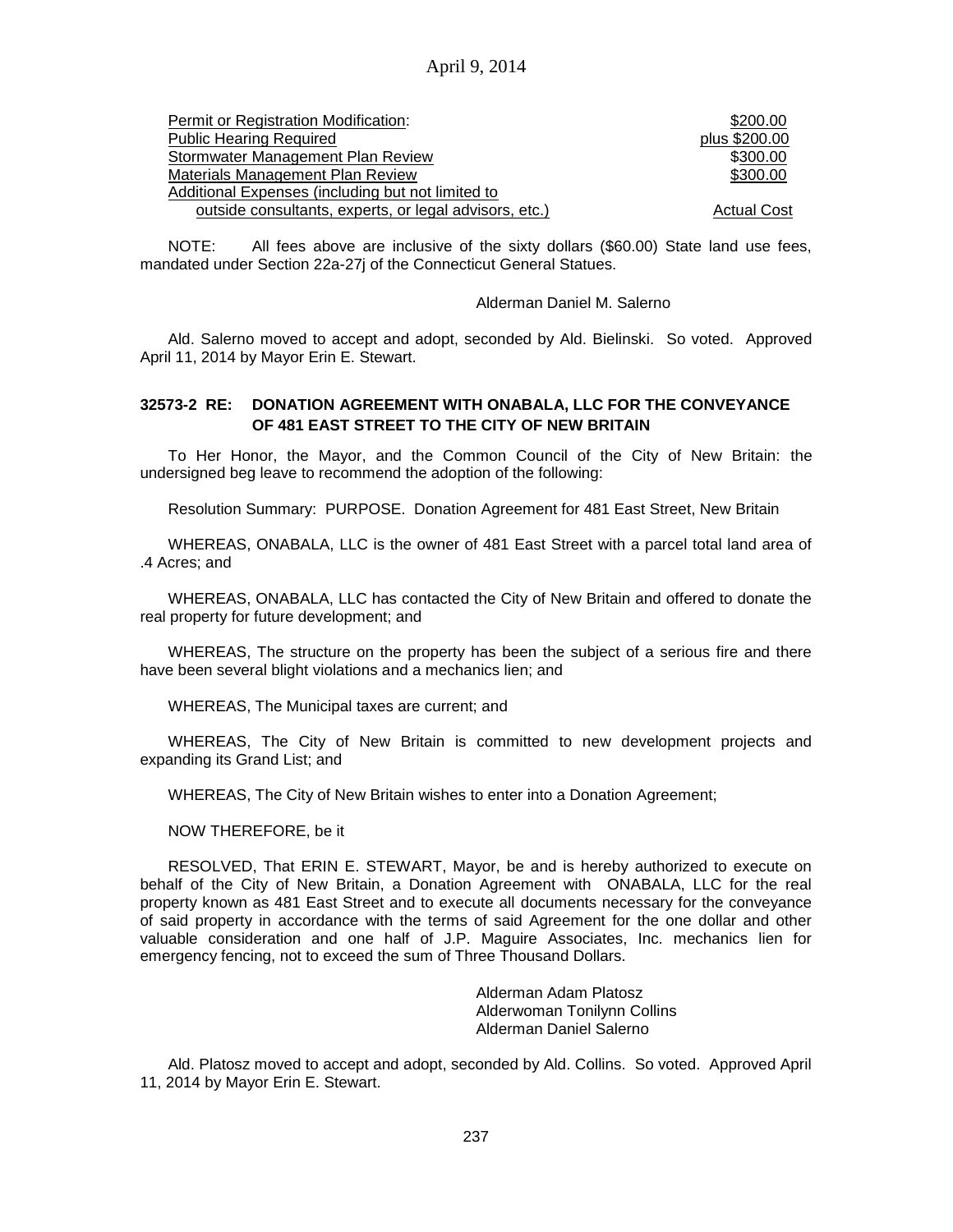# **NEW BUSINESS**

# **RESOLUTIONS**

### **32685 RE: APPROVAL OF THE NAME CHANGE OF HERALD DRIVE TO "ROBERT J. LOUGHERY WAY" CONTINGENT UPON THE ABANDONMENT OF THE CURRENT STREET OF SAME NAME**

*Proposed Amendment on File in Town Clerk's Office.*

Ald. Bielinski moved to accept and refer to Public Works, City Plan and the Zoning Sub-Committee, seconded by Ald. Pabon. So voted. Approved April 11, 2014 by Mayor Erin E. Stewart.

### **32686 RE: PROPOSED AMENDMENT TO THE ORDINANCES AMENDING SEC. 6-18, AND ADDING SEC. 6-22 THRU 6-27 REGARDING LICENSING OF DOGS, VACCINATIONS, PERMITS ET AL**

*Proposed Amendment on File in Town Clerk's Office*

Ald. Magnuszewski moved to accept and refer to the Consolidated Committee, seconded by Ald. Pabon. So voted. Approved April 11, 2014 by Mayor Erin E. Stewart.

### **32687 RE: PROPOSED AMENDMENT TO SEC. 2-21 OF THE ORDINANCES REDUCING THE NUMBER OF COMMON COUNCIL MEETINGS TO ONE PER MONTH**

*Proposed Amendment on File in Town Clerk's Office.*

Ald. Salvio moved to accept and refer to the Committee on Administration, Finance and Law, seconded by Ald. Giantonio. So voted. Approved April 11, 2014 by Mayor Erin E. Stewart.

### **32688 RE: PROPOSED AMENDMENT TO SEC. 7-1 OF THE ORDINANCES REQUIRING A \$25.00 FEE FOR A CERTIFICATE OF APPROVAL**

*Proposed Amendment on File in Town Clerk's Office.*

Ald. Pabon moved to accept and refer to the Committee on Planning, Zoning and Housing, seconded by Ald. Collins. So voted. Approved April 11, 2014 by Mayor Erin E. Stewart.

### **32689 RE: NEW BRITAIN MEMBERSHIP ON THE MATTABASSETT DISTRICT COMMISSION**

To Her Honor, the Mayor, and the Common Council of the City of New Britain: the undersigned beg leave to recommend the adoption of the following:

WHEREAS, the Mattabassett District Board of Directors has expanded to include Middletown as a fourth member town of the Regional Water Authority; and

WHEREAS, due to this expansion, New Britain membership was reduced from six (6) voting members to five (5) voting members; THEREFORE, BE IT